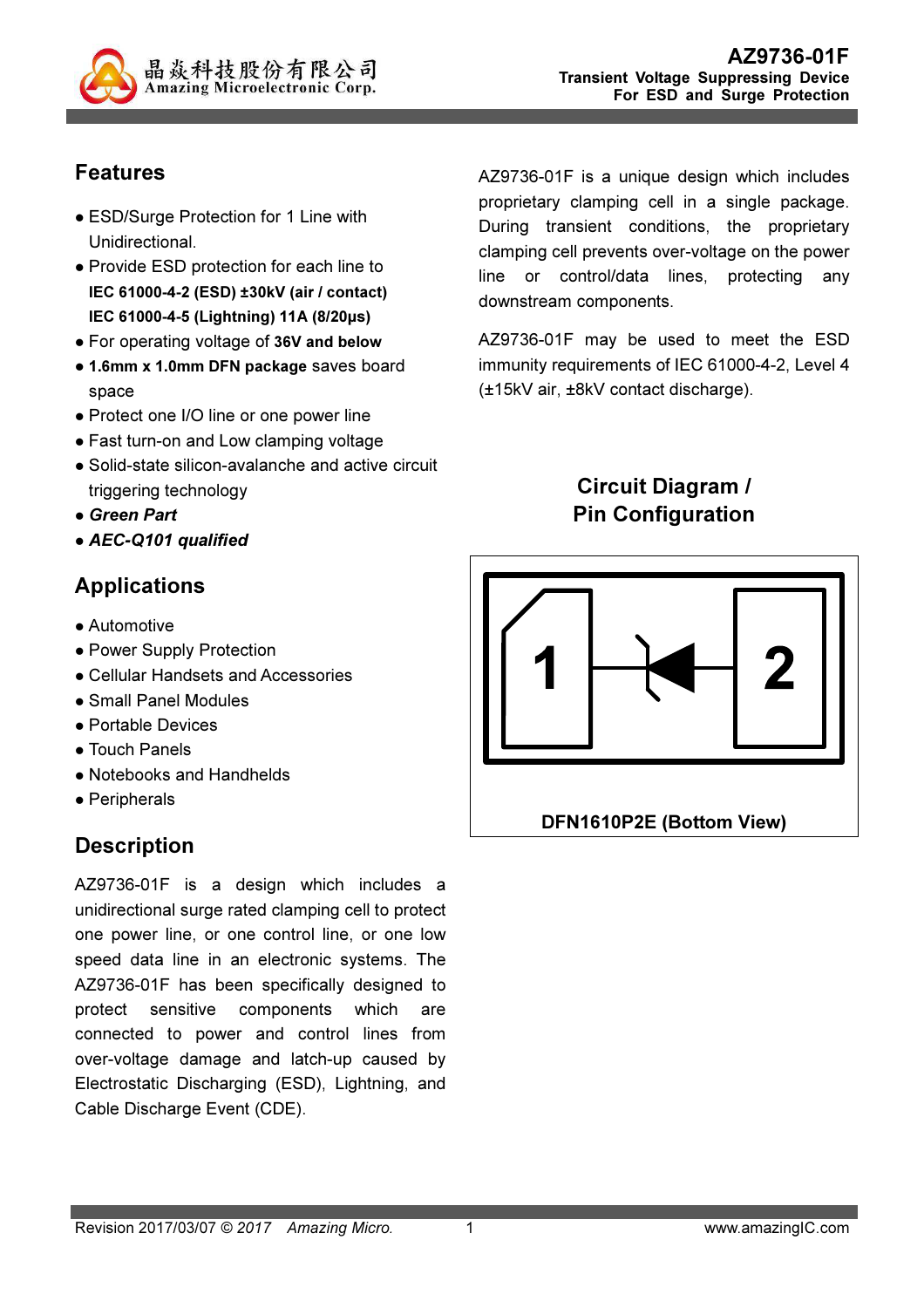

#### **SPECIFICATIONS**

| <b>ABSOLUTE MAXIMUM RATINGS</b>                |                             |                 |              |  |
|------------------------------------------------|-----------------------------|-----------------|--------------|--|
| <b>PARAMETER</b>                               | <b>SYMBOL</b>               | <b>RATING</b>   | <b>UNITS</b> |  |
| Peak Pulse Current ( $tp = 8/20\mu s$ )        | <b>I</b> pp                 | 11              | A            |  |
| Operating Supply Voltage (pin-1 to pin-2)      | $V_{DC}$                    | 39.6            | v            |  |
| pin-1 to pin-2 ESD per IEC 61000-4-2 (Air)     | $V_{ESD-1}$                 | ±30             | kV           |  |
| pin-1 to pin-2 ESD per IEC 61000-4-2 (Contact) | $V_{ESD-2}$                 | ±30             | kV           |  |
| <b>Lead Soldering Temperature</b>              | $T_{\textnormal{SOL}}$      | 260 (10 sec.)   | $^{\circ}C$  |  |
| <b>Operating Temperature</b>                   | ${\mathsf T}_{\textsf{OP}}$ | $-55$ to $+125$ | $^{\circ}C$  |  |
| Storage Temperature                            | ${\mathsf T}_{\text{STO}}$  | $-55$ to $+150$ | $^{\circ}C$  |  |

| <b>ELECTRICAL CHARACTERISTICS</b> |                                        |                                                                                                                                                                                                             |             |                  |            |                       |
|-----------------------------------|----------------------------------------|-------------------------------------------------------------------------------------------------------------------------------------------------------------------------------------------------------------|-------------|------------------|------------|-----------------------|
| <b>PARAMETER</b>                  | <b>SYMBOL</b>                          | <b>CONDITIONS</b>                                                                                                                                                                                           | <b>MINI</b> | <b>TYP</b>       | <b>MAX</b> | <b>UNITS</b>          |
| Reverse Stand-Off                 |                                        |                                                                                                                                                                                                             |             |                  | 36         | $\vee$                |
| Voltage                           | <b>V</b> <sub>RWM</sub>                | pin-1 to pin-2, $T=25 \degree C$                                                                                                                                                                            |             |                  |            |                       |
| Reverse Leakage                   |                                        | $V_{RWM}$ = 36V, T=25 °C, pin-1 to                                                                                                                                                                          |             |                  | 0.1        |                       |
| Current                           | $I_{\text{Leak}}$                      | pin-2                                                                                                                                                                                                       |             |                  |            | μA                    |
| Reverse Breakdown                 |                                        | $I_{BV}$ = 1mA, T=25 °C, pin-1 to                                                                                                                                                                           | 40          |                  |            | $\vee$                |
| Voltage                           | $V_{BV}$                               | pin-2                                                                                                                                                                                                       |             |                  | 46         |                       |
| <b>Forward Voltage</b>            | $V_F$                                  | $I_F$ = 15mA, T=25 °C, pin-2 to                                                                                                                                                                             | 0.5         |                  | 1.2        | V                     |
|                                   |                                        | pin-1                                                                                                                                                                                                       |             |                  |            |                       |
|                                   |                                        | $I_{PP}$ =5A, tp=8/20 $\mu$ s, T=25 °C,                                                                                                                                                                     |             |                  |            |                       |
| <b>Surge Clamping</b>             |                                        | pin-1 to pin-2                                                                                                                                                                                              |             |                  |            |                       |
| Voltage                           |                                        | I <sub>PP</sub> =11A, tp=8/20 $\mu$ s, T=25 °C,                                                                                                                                                             |             |                  |            |                       |
|                                   |                                        | pin-1 to pin-2                                                                                                                                                                                              |             |                  |            |                       |
|                                   |                                        |                                                                                                                                                                                                             |             |                  |            |                       |
| <b>ESD Clamping</b>               | $V_{\text{clamp}}$                     |                                                                                                                                                                                                             |             | 44               |            | $\vee$                |
| Voltage (Note 1)                  |                                        |                                                                                                                                                                                                             |             |                  |            |                       |
|                                   |                                        |                                                                                                                                                                                                             |             |                  |            |                       |
| <b>ESD Dynamic</b>                |                                        |                                                                                                                                                                                                             |             |                  |            |                       |
| <b>Turn-on Resistance</b>         |                                        |                                                                                                                                                                                                             |             |                  |            |                       |
|                                   |                                        |                                                                                                                                                                                                             |             |                  |            |                       |
|                                   | $C_{\text{IN}}$                        |                                                                                                                                                                                                             |             | 160              | 190        | рF                    |
| Channel Input<br>Capacitance      | $V_{CL-surge}$<br>$R_{\text{dynamic}}$ | IEC 61000-4-2 +8kV ( $I_{TLP}$ =<br>16A), T=25 °C, Contact mode,<br>pin-1 to pin-2<br>IEC 61000-4-2 0~+8kV,<br>T=25 °C, Contact mode,<br>pin-1 to pin-2<br>$V_R$ = 0V, f = 1MHz, T=25 °C,<br>pin-1 to pin-2 |             | 44<br>48<br>0.14 |            | $\vee$<br>$\vee$<br>Ω |

Note 1: ESD Clamping Voltage was measured by Transmission Line Pulsing (TLP) System.

TLP conditions:  $Z_0$ = 50 $\Omega$ ,  $t_p$ = 100ns,  $t_r$ = 1ns.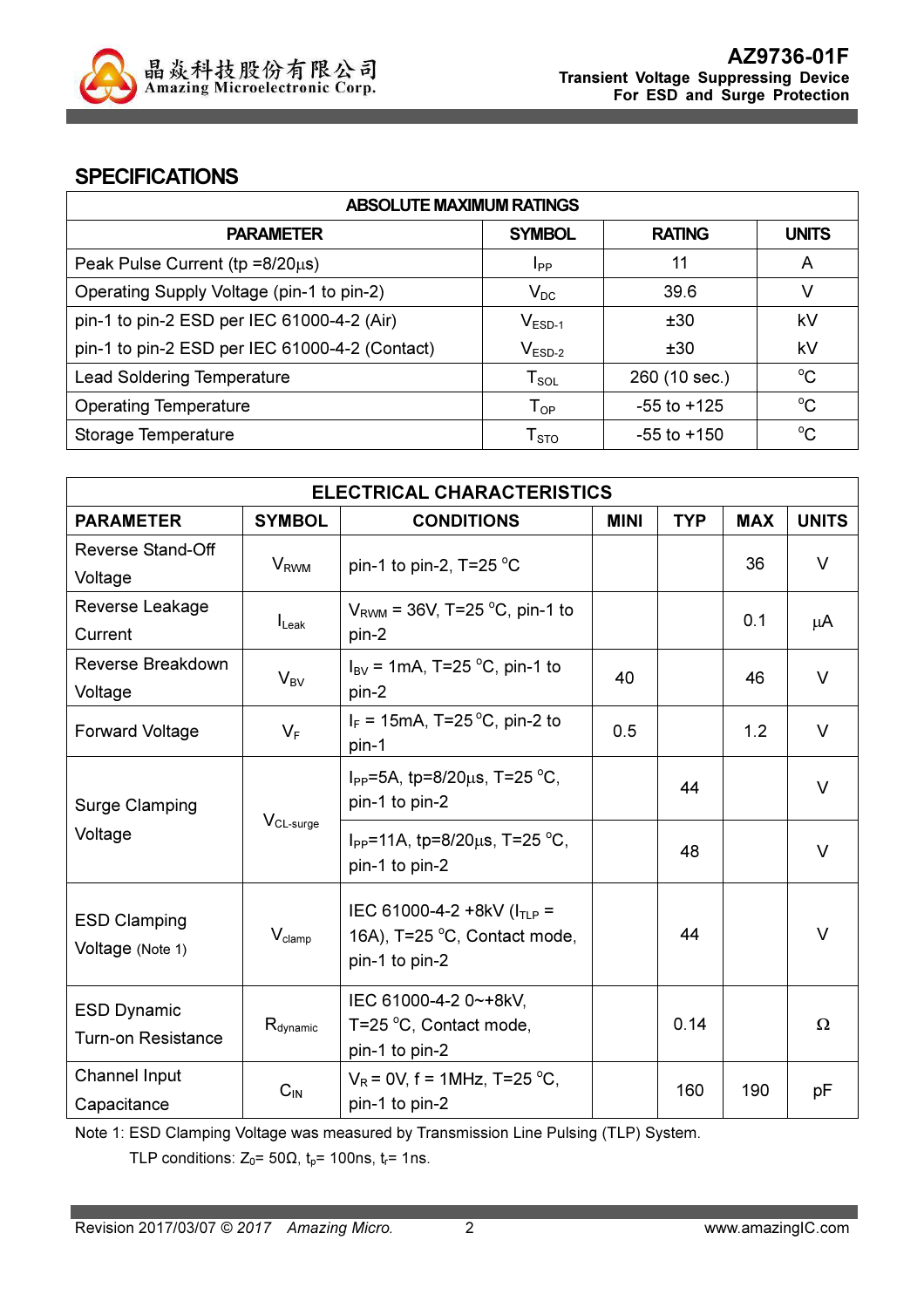

# Typical Characteristics

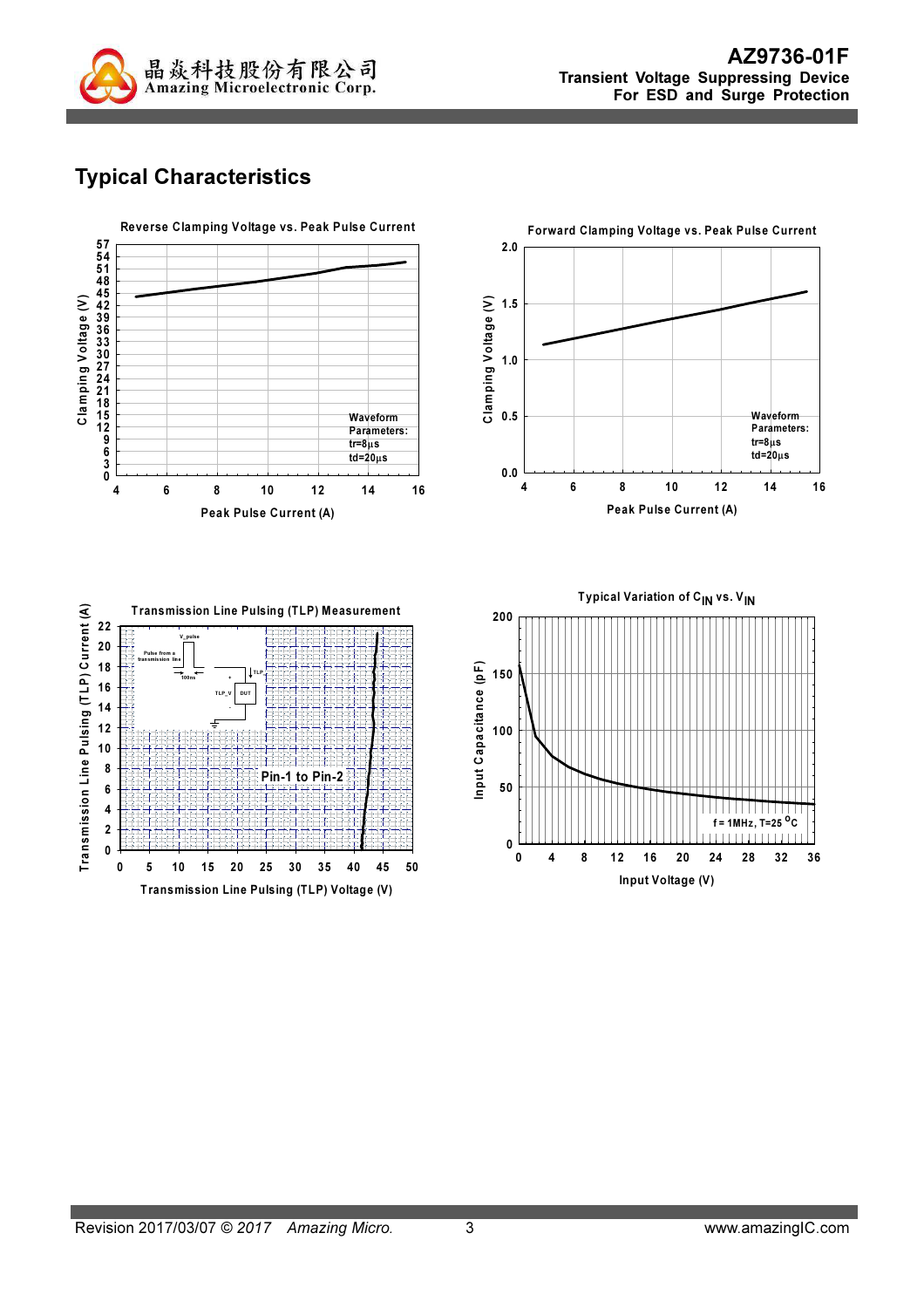

# Applications Information

The AZ9736-01F is designed to protect one line against System ESD/Lightning pulses by clamping them to an acceptable reference.

The usage of the AZ9736-01F is shown in Fig. 1. Protected lines, such as data lines, control lines, or power lines, are connected at pin 1. The pin 2 should be connected directly to a ground plane on the board. All path lengths connected to the pins of AZ9736-01F should be kept as short as possible to minimize parasitic inductance in the board traces.

In order to obtain enough suppression of ESD induced transient, good circuit board is critical. Thus, the following guidelines are recommended:

- Minimize the path length between the protected lines and the AZ9736-01F.
- Place the AZ9736-01F near the input terminals or connectors to restrict transient coupling.
- The ESD current return path to ground should be kept as short as possible.
- Use ground planes whenever possible.
- NEVER route critical signals near board edges and near the lines which the ESD transient easily injects to.



Fig. 1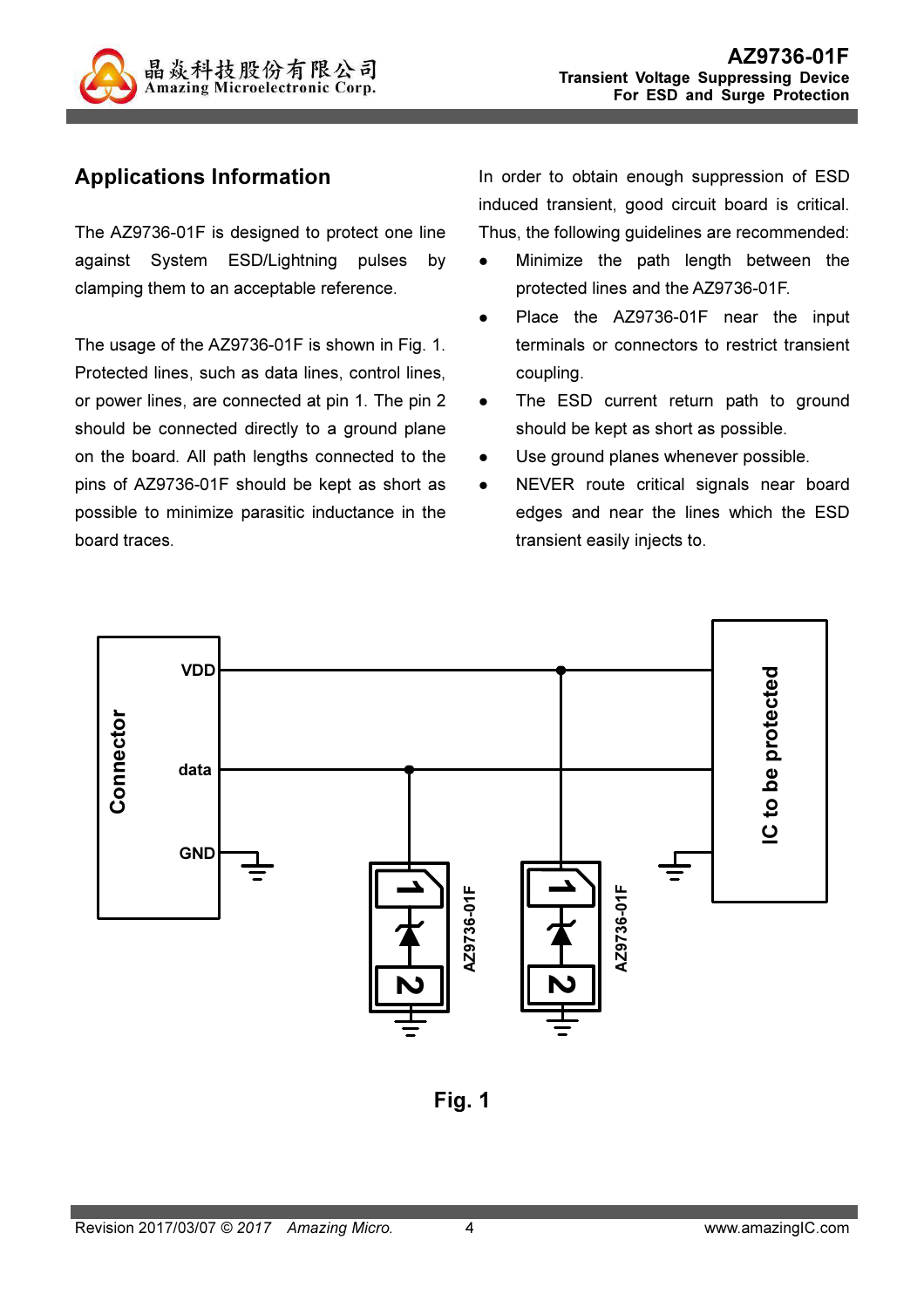

Fig. 2 shows another simplified example of using AZ9736-01F to protect the control lines, low speed data lines, and power lines from ESD transient stress.



Fig. 2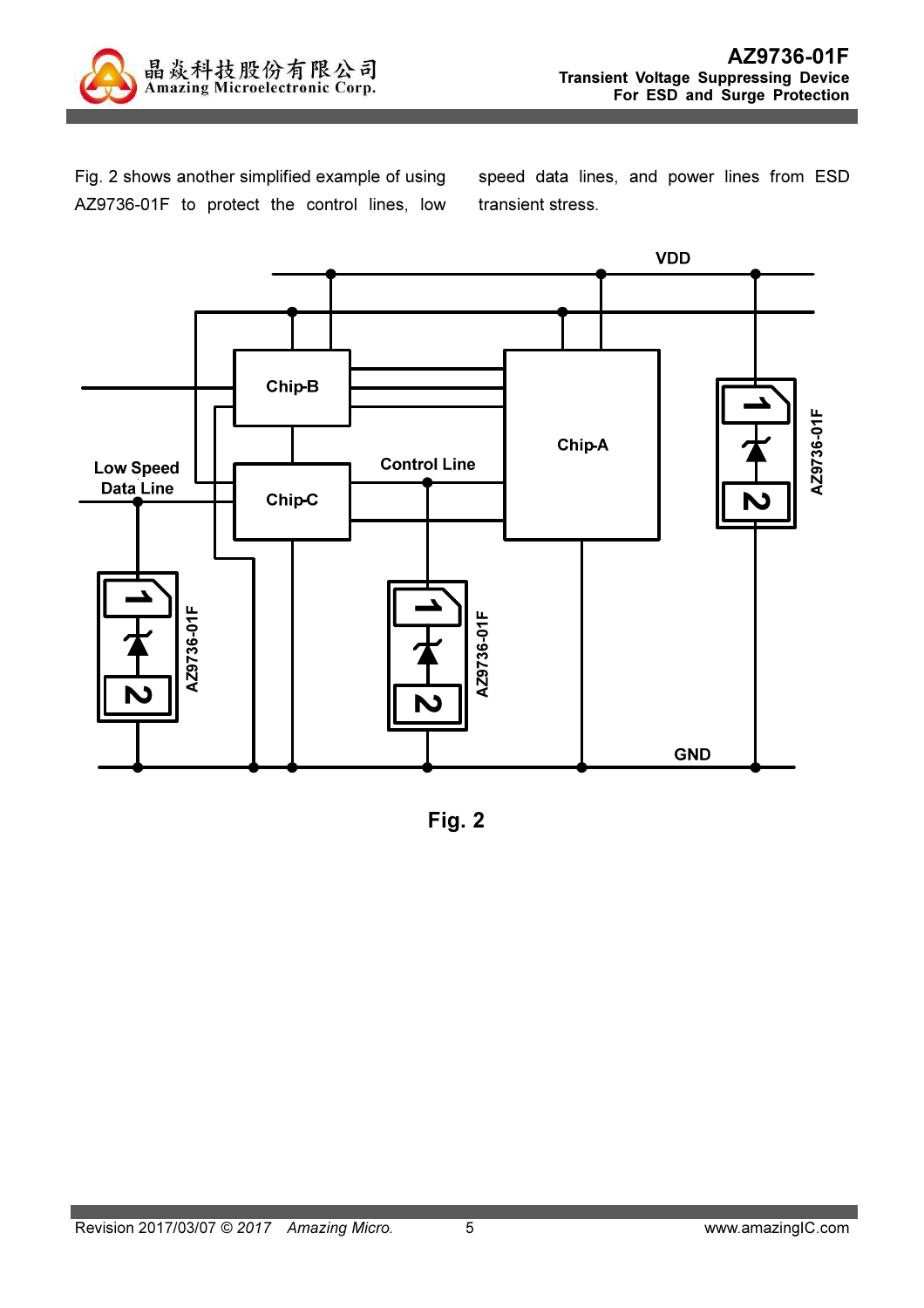

### Mechanical Details











#### PACKAGE DIMENSIONS

| <b>SYMBOL</b>  | <b>Millimeter</b> |      |      |  |
|----------------|-------------------|------|------|--|
|                | Min.              | Typ. | Max. |  |
| D              | 0.95              | 1.00 | 1.05 |  |
| Е              | 1.55              | 1.60 | 1.65 |  |
| C              | 0.75              | 0.80 | 0.85 |  |
| A              | 0.45              | 0.50 | 0.55 |  |
| A <sub>1</sub> |                   | 0.02 | 0.05 |  |
| e1             | <b>1.10BSC</b>    |      |      |  |
| F              | 0.10              | 0.15 | 0.20 |  |
| H              | 0.15              | 0.20 | 0.25 |  |
| L              | 0.35              | 0.40 | 0.45 |  |

# LAND LAYOUT



#### Notes:

This LAND LAYOUT is for reference purposes only. Please consult your manufacturing partners to ensure your company's PCB design guidelines are met.